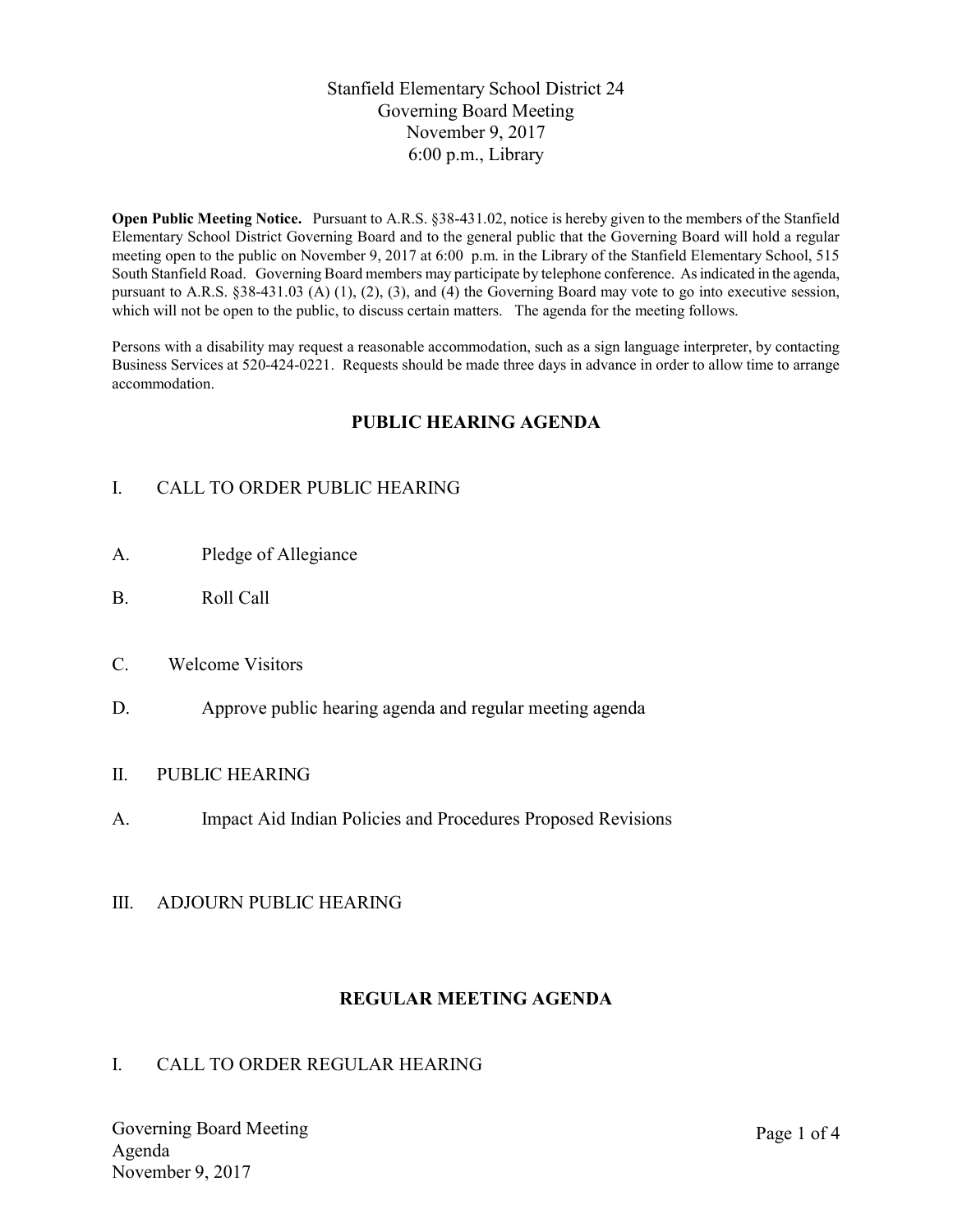## III. CALL TO THE PUBLIC

Guidance for Public Participation in Board Meetings is provided in Policy BEDH. The President may recognize individuals wishing to address the Board under Call to the Public or under the item on the Agenda they wish to address. Each individual will be allowed five minutes unless additional time was requested and granted in advance by the Superintendent or President. ARS 38-432.02(H) provides that Board members shall not respond to comments unless the item is on the agenda.

The Board shall not hear personal complaints against school personnel or a person connected with the district. A procedure is provided by the Board for disposition of legitimate complaints in Policies KL, KB and KLD.

# LLAMADA AL PÚBLICO

La póliza BEDH, provee una guía publica para participar en juntas de la Mesa Directiva. El presidente de la Mesa Directiva puede reconocer a los individuos que desean dirigirse a la mesa bajo llamada al público o bajo el artículo en la agenda que desean tratar. A cada individuo se le otorgaran cinco minutos de tiempo, a menos que el Presidente o Superintendente le hayan concedido tiempo adicional por adelantado. La Póliza ARS 38- 432.02 dice que ningún miembro de la mesa responderá a ningún tipo de comentarios de temas que no estén en la agenda.

La mesa no oirá quejas personales en contra de personal de la escuela o personas que tengan alguna conexión con el Distrito. Para este tipo de quejas la mesa provee otro tipo de procedimientos para la disposición de quejas legítimas las cuales se encuentran en las siguientes Pólizas KL, KB, y KLD.

## IV. APPROVAL OF MINUTES

Approve the October 12, 2017 regular governing board meeting minutes.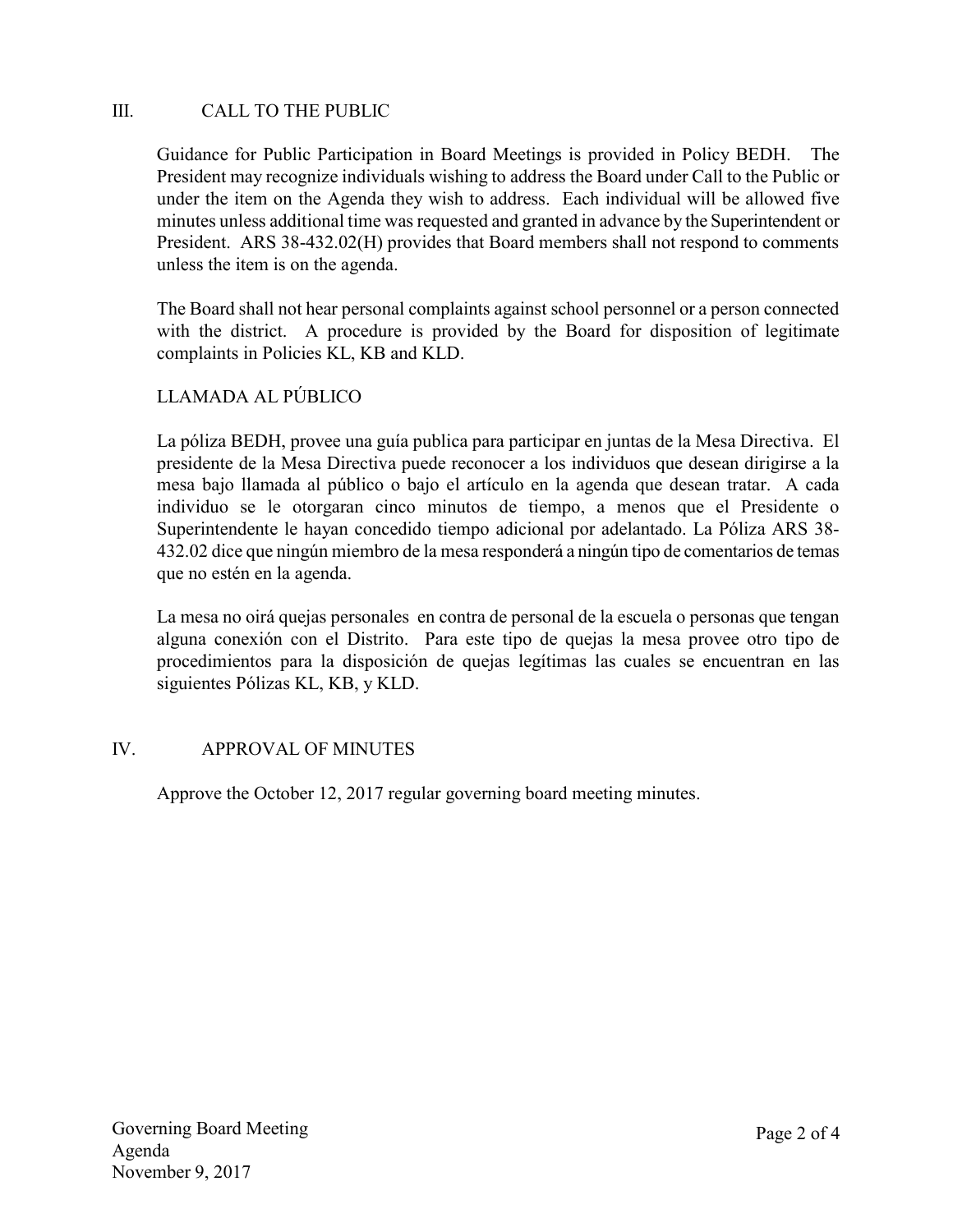### V. AWARDS AND RECOGNITIONS

A. Students of the Month

### VI. REPORTS

- A. Superintendent's Report
- 1. Override Results
- 2. School Improvement Plan
- B. September Public Funds Expenditure Reports (Pages 1-4)
- C. September Student Activities Report (Page 5)
- D. Principal's Report (Page 6)
- E. Operations Support Services Reports (Pages 7 8)
	- 1. Operations
	- 2. Technology

### VII. NEW BUSINESS ACTION ITEMS – PERSONNEL

All hiring is pending satisfactory completion of background investigation, records verification, and fingerprint report.

A. Approve hire, Initial Teacher Appointment Contract, of Deborah Wright, effective November 6, 2017

B. Approve termination of Elizabeth Nunez, Substitute Food Service, effective July 1, 2017, due to job never started, no contract signed

C. Approve extra duty contract for 2017-18 declined for Joey Ball, Girl's Basketball

D. Approve extra duty contract for 2017-18 for Yvette Hernandez, Girl's Basketball

### VIII. NEW BUSINESS ACTION ITEMS – BUSINESS